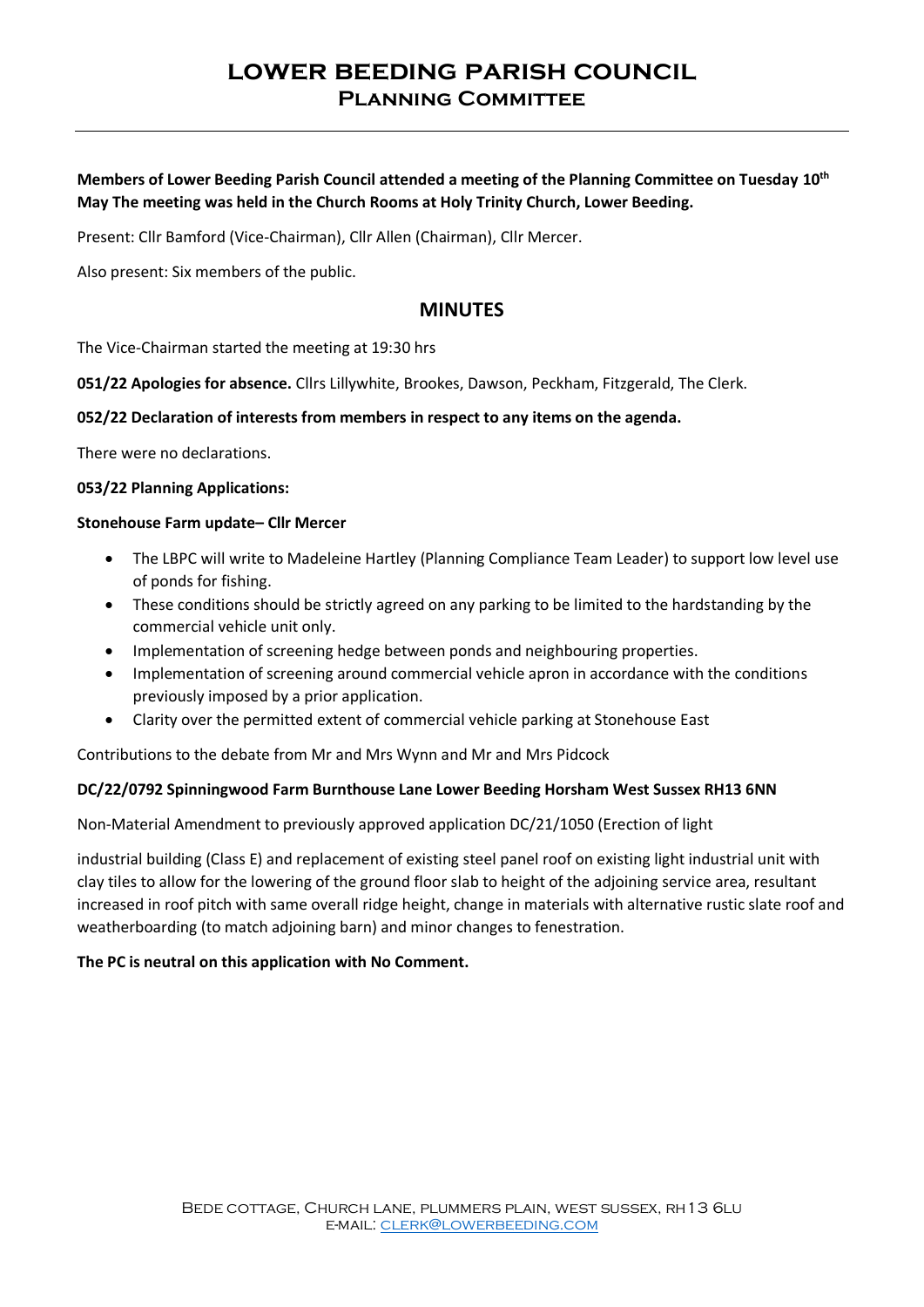# **lower beeding parish council Planning Committee**

## **DC/22/0708 Land Parcel at 521897 127416 Sandygate Lane Lower Beeding West Sussex**

**Application for the erection of 23 No. dwellings with associated parking, garaging, landscaping, the creation of new access and all ancillary work associated with the proposed development.**

## The PC Unanimous objected to this application.

In principle the LBPC is supportive of the development proposals coming forward for this parcel of land as it has been allocated during the Neighbourhood Plan process. While not yet through referendum, the LBNP has been through regulation consultations, the examination process and adopted by the parish council, so it carries significant weight when considering proposals. Unfortunately, the application in its current form is not compliant with the policies in the plan and therefore the council objects. The basis for our objection is:

## **Water Neutrality:**

Due to the current water neutrality position provided by Natural England in September 2021 this application is incomplete as it does not mitigate the water consumption of the twenty-three dwellings being proposed.

## **Policy Conflicts:**

1. The design positively responds to and enhances the prevailing character of surrounding residential property. The proposal appears to be an add on to the village rather than becoming an inclusive part of it. The design and layout of proposed dwellings immediately back onto two sides of the existing property of The Gate House and will not become part of or connect to the neighbouring properties of Church Farm Courtyard.

No communal green space is provided between the proposed development and existing village properties. The resulting impact is negative rather than positive or enhancing.

2. Proposals ensure that the scale, massing, appearance is of a high standard of design and layout and are visually attractive. The largest dwellings in the proposal are mostly set closest to the existing houses, which are limited to 1.5 stories. This design and layout lacks consideration and is not of a high standard.

3. Proposals respect the wider views of the Grade II listed Holy Trinity Church. Little evidence is given that the proposed developments proximity to the church has been considered. Green spaces near to the church and pedestrian access are not provided.

4. Provide a pedestrian link to the existing footpath along Sandygate Lane as part of the new site access This link is not confirmed in the proposal.

#### **Housing Numbers:**

The LBNP provides for a range of 18-22 dwellings on this site. Additional dwellings lead to harm in the following ways:

1. Back Garden development. Lots 1, 2, and 3 are currently proposed in the back garden of lots 4-8 as well as existing village property of The Gate House.

2. Lack of appropriately allocated green space. The placement of Lot 12 is an additional dwelling in this proposal that did not exist during any of the Neighbourhood Plan exhibitions, and replaces an open space that buffered the new proposal to existing village properties.